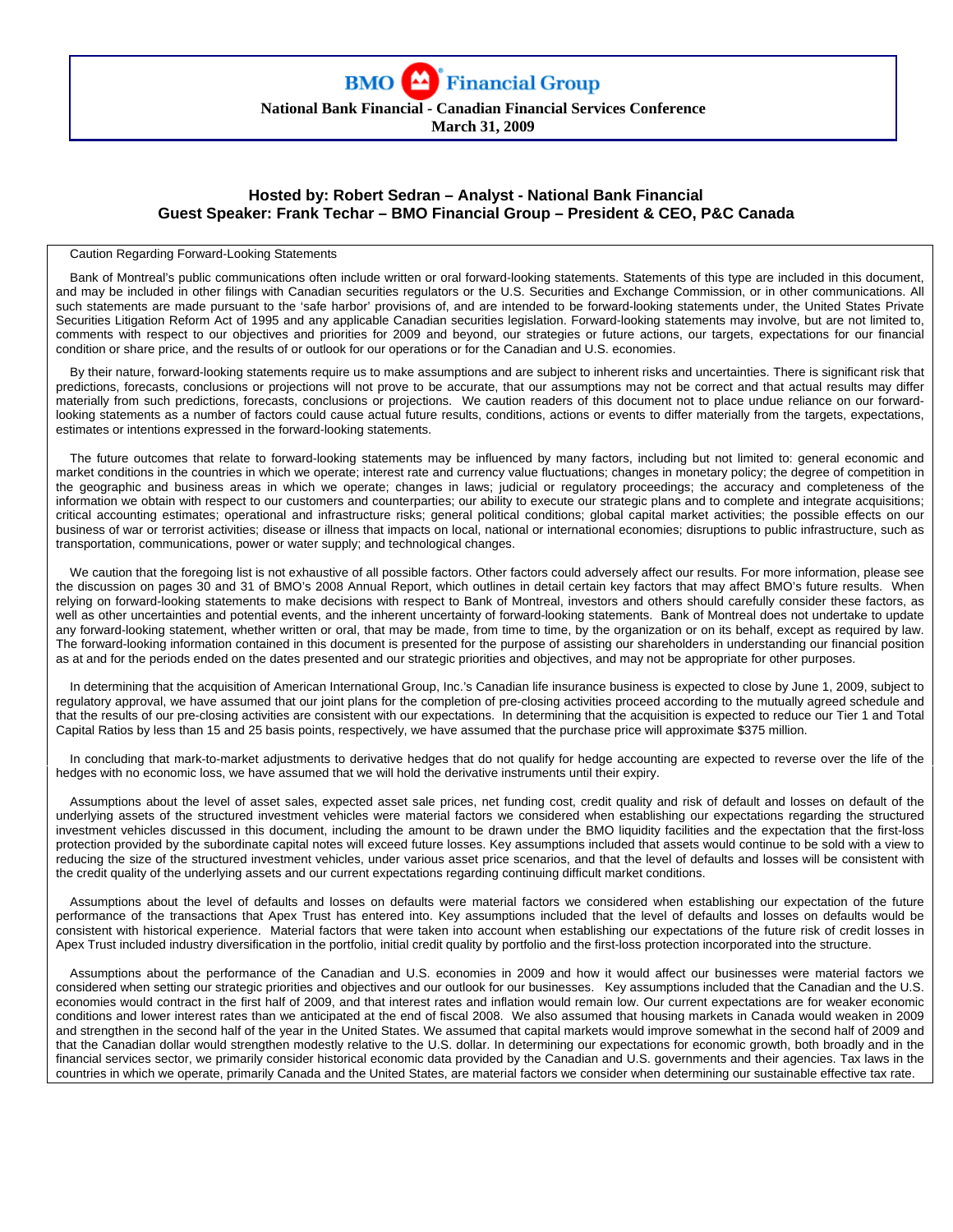## **Robert Sedran** *- National Bank Financial - Analyst*

Okay, our next speaker is Frank Techar, whom we'd like to welcome back to the conference, President and Chief Executive Officer, Personal and Commercial Banking Canada, Bank of Montreal since 2006. Prior to his current role, Frank ran Harris Bankcorp, BMO's personal and commercial bank in the United States, and has also spent time in BMO's corporate bank and its European operations as well.

The Canadian P&C division for BMO has been posting stronger results of late. I'm sure Frank is about to tell us why that's going to continue. Welcome back, Frank.

#### **Frank Techar** *- BMO Financial Group - President and CEO, Personal and Commercial Banking Canada*

Thank you, Rob, for that introduction. Good morning, everyone. Before I begin, I'd like to draw your attention to the caution regarding forward-looking statements on Slide 1. I'm going to start this morning by making a few brief comments about our total bank results, but the main focus, as Rob mentioned, of my comments today are going to be on the P&C business in Canada.

On Slide 2, you can see that our reported total bank's first quarter earnings were \$225 million or \$0.40 per share on a cash basis. Our core businesses are performing well in today's recessionary economic environment and lower revenues in corporate services coupled with increased PCL's primarily on US real estate, muted our first quarter results and the continued strength of our underlying businesses.

Excluding our capital markets environment charges in this quarter we earned \$1.09 cash EPS. And contribution from our more stable and reliable retail businesses, P&C and our wealth businesses, was 70% of operating income for the quarter.

Turning to Slide 3, our Q1 Tier 1 capital ratio was very strong at 10.21%. Subsequent to releasing our results, we completed a \$275 million preferred share issuance, which will increase our Tier 1 capital ratio by another 15 basis points.

Our tangible common equity to risk-weighted assets ratio was 7.8%, among the highest of the Canadian banks. And our strong capital position is a solid measure to gauge the bank's resilience as it positions us to take advantage of any opportunities for growth arising in the current environment or coming out of this recession.

In this environment, we think managing our capital levels above historic norms is prudent and we will continue to manage to a Tier 1 capital ratio of approximately 10% and a TCE to risk-weighted asset ratio of approximately 7%.

The remainder of my remarks this morning are going to focus on P&C Canada and I'd like to start by saying that I am very happy with the results of the business in Q1 and the performance in Q1. And in fact, we've had two terrific quarters in a row, back-to-back.

Our net income in Q1 of \$325 million was up \$34 million or 12% year-over-year and that was in large part due to improving margins driven by improving business mix, appropriate pricing actions, and higher prime to BA spreads in the face of higher funding costs. We had solid revenue growth of 7% and strong cash operating leverage of 3.5%.

We had great credit performance in both our personal and commercial portfolios and we're really happy with the market share improvements that we're seeing in many of our products. Year-over-year, our market share in personal loans was up 80 basis points, our personal deposit share increased 22 basis points, and our commercial loan market share increased 56 basis points.

We remain committed to our strategic direction. We're making progress and we are very well positioned for a return to more normal economic growth. We've improved the business in a number of ways. It didn't happen by accident. We made some very tough choices over the last couple of years and we're following a plan and sticking to it.

Our execution is improving and we're measuring our success against our strategy every quarter. And in fact, I want to spend a little bit of time on those measures this morning. There are four of them that I believe are important in measuring our progress against our strategy and against the competition.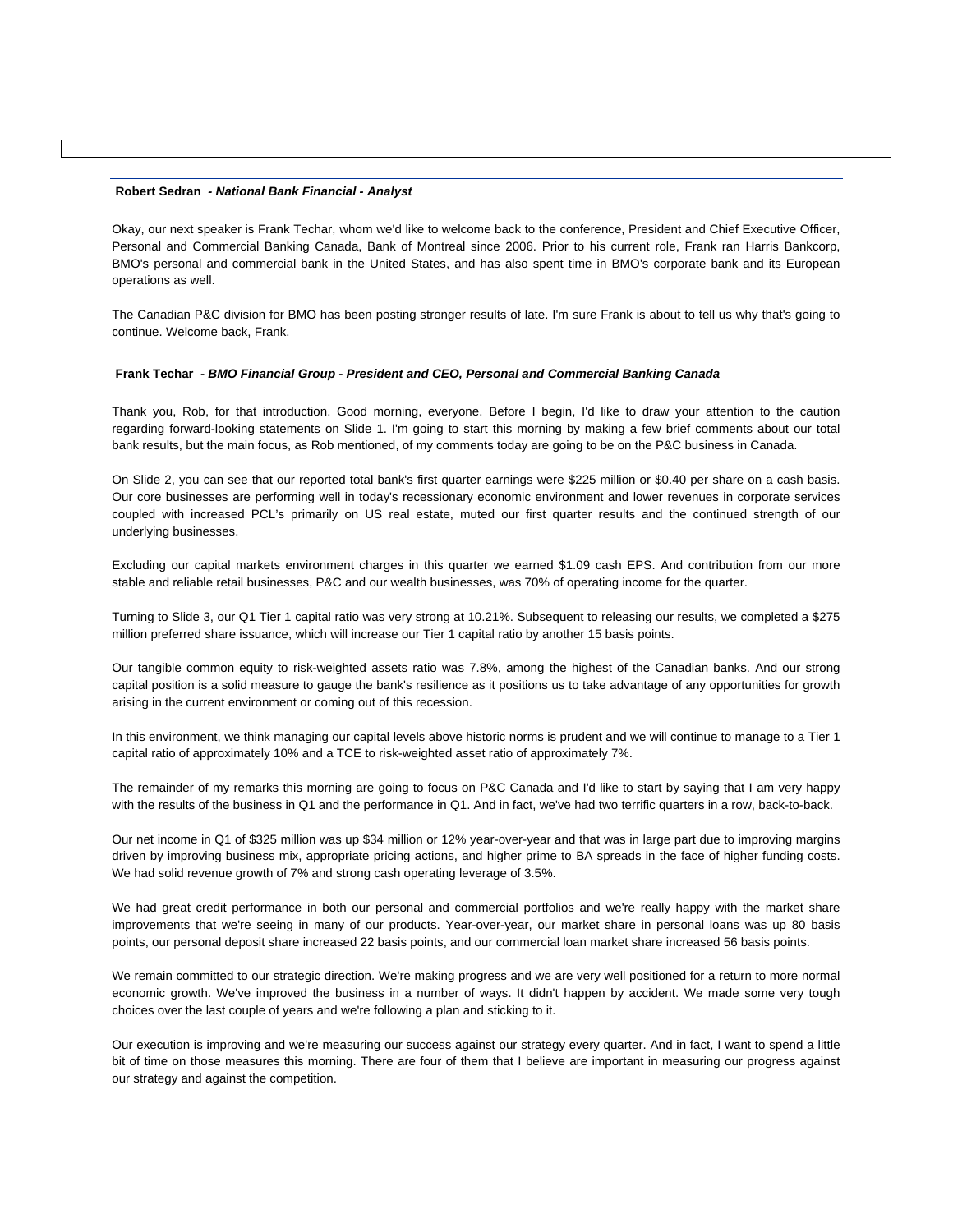Growth in revenue, growth in net income after tax, and our personal and commercial segment loyalty scores are the measures that we're paying particular attention to as we execute our strategy. In 2008, we improved in each of these measures relative to 2007 and we improved even further in Q1 '09. We're making progress and we are narrowing the gap to the competition.

I want to pause for a moment and spend a little more time on this slide. At the end of 2007, we were fifth. We ranked fifth in Canada on both revenue and NIAT growth. At the end of 2008, we had moved up to third place and our Q1 revenue and NIAT growth ranked second relative to the other five Canadian banks. We've clearly made significant progress since the end of 2007, only five quarters ago.

On the loyalty front, between Q1 '08 and Q1 '09 our personal loyalty score has improved 6 points and we've narrowed the gap to the Exemplar by three points. Maybe more importantly, we've moved from fourth place to a tie for third on this measure.

On the commercial front, between Q1 '08 and Q1 '09 our commercial loyalty scores improved 8 points. We've narrowed the gap to the Exemplar by 6 points and we've moved from fourth place to third place.

You can also see that on Slide 6 in our personal segment the changes we have made in a highly-competitive environment has resulted in stronger volume growth and market share gains. Our growth in consumer loans, although beginning to slow, was a strong 21% year-over-year in Q1 and as I've already said, market share was up 80 basis points.

I know some of you may have some questions about whether it's prudent to be growing this portfolio as rapidly as we have been in this environment. We're comfortable with this growth because it is largely driven by our secured Homeowner ReadiLine product, essentially a substitute mortgage product. In fact, 85% of our portfolio is secured, 88% if you exclude our credit card portfolio, and this ratio has not changed recently and we expect to maintain it at this level. Growth in this portfolio also enables us to deepen our relationship with our customers and expand our share of wallet.

Our personal deposit market share was up 22 basis points, as I mentioned. Deposit growth was a key focus when we launched our strategy two years ago. As a result of improved performance management, investment in our branch network and product offerings, we're seeing accelerating growth in both term products and core checking and savings accounts.

Our ongoing efforts to deliver an improved customer experience have also contributed to customers rewarding us with more of their business and we see that in the increase in the number of product categories per customer in our personal segment.

Turning to our commercial segment, our focus is to continue to build on our number two market position. In a tight credit environment, we continue to make credit available to our small and mid-size business clients. But as expected, lending balance growth slowed to 5.8% in Q1, but we're pleased to continue to gain market share, notwithstanding the slowdown in demand in the marketplace.

As a result of credit being repriced worldwide, early last year we began having conversations with our customers regarding their borrowing rate and have been successful in expanding the yield on our entire portfolio over that period. This is having a positive financial impact, while we are not seeing any erosion in our customer loyalty scores and our product categories per customer continue to rise.

We have a track record of sticking with businesses through all market conditions, so our message has been very clear over the last few quarters -- we are open for business.

I know everyone in the room is interested in our expectations for credit losses. As you can see from Slide 8, we continue to enjoy a number one position in losses relative to personal loans. We've maintained conservative underwriting practices over the years and over the last 12 months we've made targeted adjustments for lending strategies to ensure our underwriting is appropriate given the environment.

We've increased staff in our collection departments and special account units and we have a process for early involvement to identify high risk industries and deteriorating accounts. The consumer loss ratio is rising, but it's expected to remain within historic norms. As I said earlier, 88% of our portfolio is secured. Our loss rates continue to be the lowest amongst our peers and we expect to maintain that position.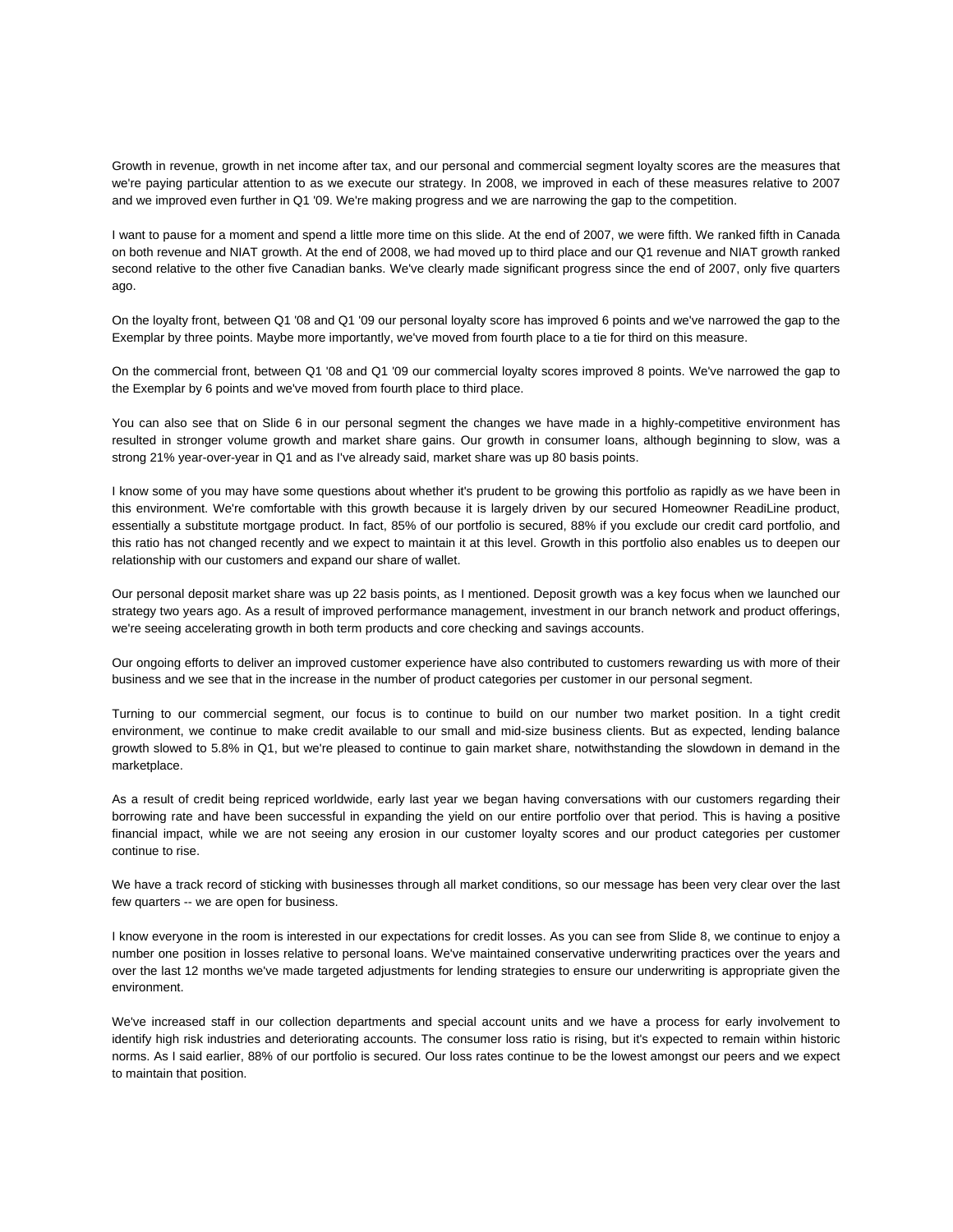In credit cards, although losses have been increasing, we continued to have significantly better loss performance than our peers as well. In fact, for the last three months that data is available, we are 100 basis points better than the average for the Canadian banks for credit card loss.

The commercial portfolio is also performing within expected norms. Underwriting practice's continue to be effective. 94% of our commercial advances are secured and we expect to maintain top-tier risk performance despite the uncertain economic conditions.

To me it boils down to a few fundamental beliefs that guide our actions. Any qualified borrower should be able to get a loan, customers deserve fair and competitive pricing, and we're going to do everything we can for our customers that are in distress to get them back on their feet.

We're very pleased with the progress that we've made in the business over a very short period of time. Our strategy is working; it's showing up in the results. We've got great momentum and our best-in-class credit risk management practices in this business is going to continue to be the backbone that gives us confidence that we can continue to grow responsibly through this cycle. So I'll stop and turn it over to you, Rob, for questions.

# **QUESTION AND ANSWER**

## **Robert Sedran** *- National Bank Financial - Analyst*

Frank, can you maybe touch on how far through the restructuring process you are? I guess it would have been in 2007 you sort of began a restructuring process. The results are starting to show through.

Is it complete now and you're just in the process of process improvement and all the rest, or is there still a big, sort of project push to get things to where you want them?

# **Frank Techar** *- BMO Financial Group - President and CEO, Personal and Commercial Banking Canada*

I would suggest we're about in the middle of the work that we have to do. We're obviously pleased -- I'm obviously pleased with the progress that we've made. If I had to kind of reflect on the two planks of our strategy, one being a much more significant focus on customer experience, we've made tremendous progress and have changed the culture in the business, changed many of our business functions and processes in support of that.

I think where we're going to turn our attention as we move through the next couple of years a focus on productivity, focus on our business processes, streamlining those processes and taking our performance management to the next level, and I think there is still a lot of headroom in our business.

And the short answer really, Rob, to your question is we're not going to be finished until we're number one. We have made great progress over the last couple of years, but we know there's more work to do, we know we're not there yet, and we believe we can do it.

### **Unidentified Audience Member**

Well, it's commendable you're making progress in this loyalty area. The gaps still between you and number one and two is still huge. What are they doing that you're not doing?

 **Frank Techar** *- BMO Financial Group - President and CEO, Personal and Commercial Banking Canada*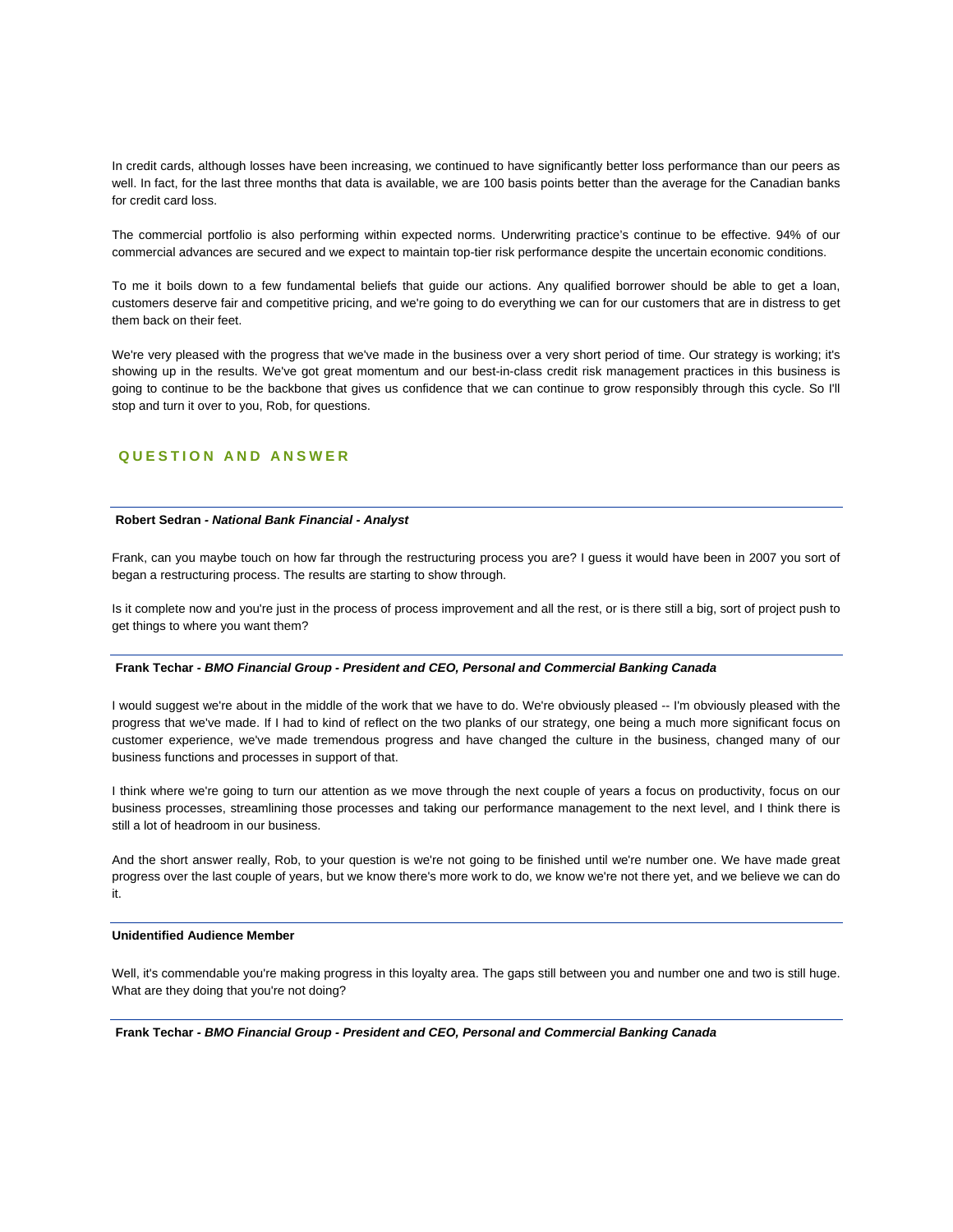Well, I think each one of us has a little bit of a different focus and a strategy. We're very pleased and very happy with the reception from the market that we've been seeing relative to our new brand promise and our advertising campaign, which is up on the screen.

Our focus on customer experience has to do with simplification, clarifying the complexity of banking because all banking is complex, even opening an account. In our Company and every other company that does business in this country, it's complex. So the focus of our strategy and our focus on customer experience has to do with eliminating that complexity and really helping our customers choose what is appropriate for them.

I don't think our competitors are playing in that space nearly as much as we envisioned were going to be as we continue to develop our capabilities and continue to improve the business. We do recognize that we have a significant gap to the Exemplar in both our personal segment and our commercial segment.

But again, any short period of time if you look at every one of the competitors on those measures that I put up on the board, we have improved far faster than anyone and you can see the Exemplar is relatively flat over the same period of time.

We think there's no magic in what the others are doing. We're going to stick to our strategy, our brand promise, and the plan that we have and we are very confident that we will be able to close that gap over the next year or so.

# **Unidentified Audience Member**

Yes, hello. Can you talk a bit more about where you're going to spend? Because from what we're hearing from you, your loan book has the very, very lowest risk, but you're Tier 1 is going to be the highest. So what is the reason for that?, I don't see exactly why it's needed. Is it because your payout is going to be very high in '09 and you would like to keep some room in case things go bad?

## **Frank Techar** *- BMO Financial Group - President and CEO, Personal and Commercial Banking Canada*

If I understood the question, I'm not sure I understood it exactly but it was why are we keeping high capital ratios, if we think our credit performance is best-in-class? Is that the gist of the question?

# **Unidentified Audience Member**

Yes.

## **Frank Techar** *- BMO Financial Group - President and CEO, Personal and Commercial Banking Canada*

I think it's two things, and Bill's been pretty direct about this. One is we can't anticipate what will happen in the economic environment over the next year or so. And so having a cushion for anything unforeseen, I think makes sense, and I think you've probably heard that from some of the others as well today. So having that cushion makes sense.

I think the other thing that we are keeping our eye on is opportunities that might present themselves as we go through the next year or so as well from an investment perspective.

# **Unidentified Audience Member**

(Inaudible - microphone inaccessible)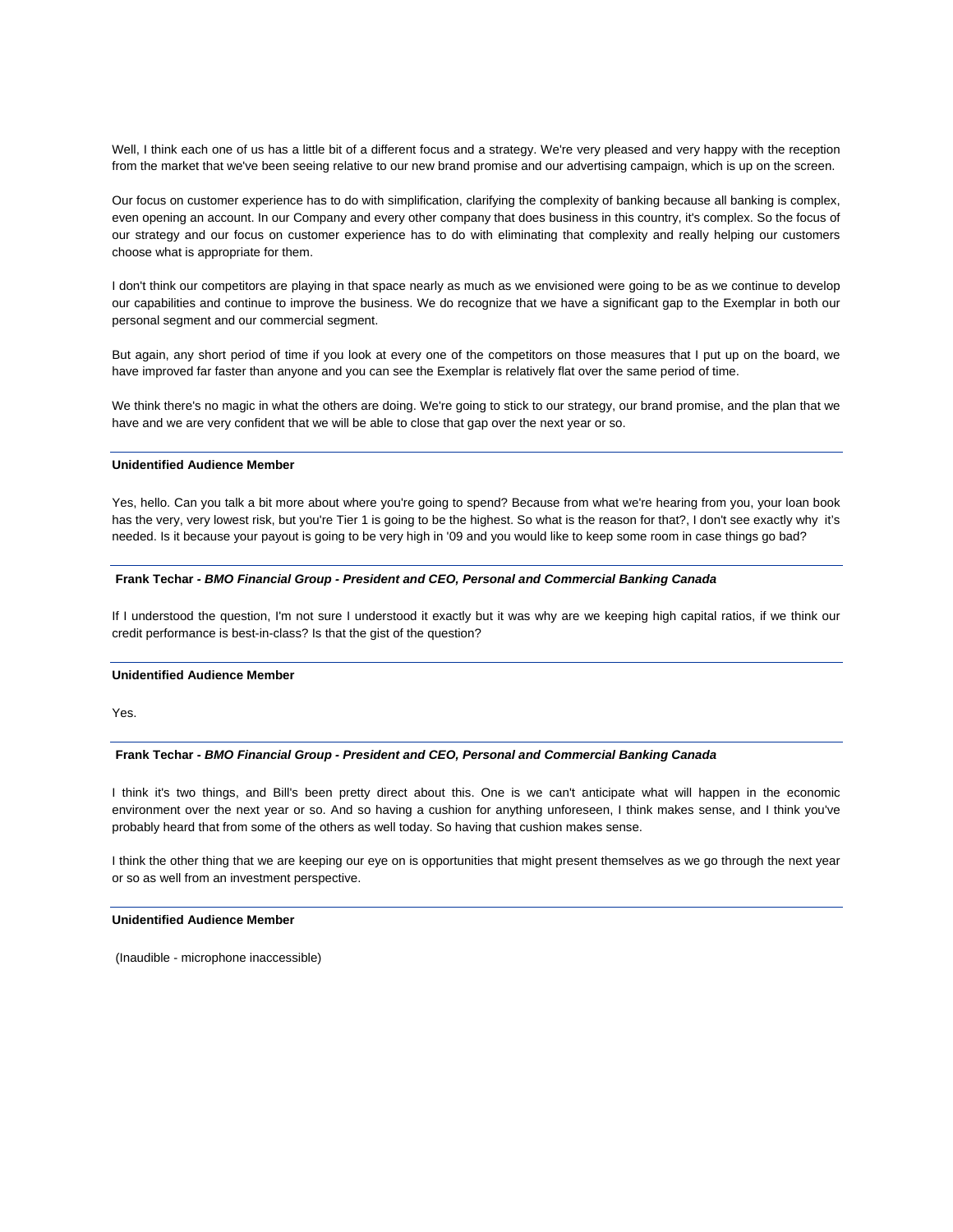## **Frank Techar** *- BMO Financial Group - President and CEO, Personal and Commercial Banking Canada*

Well, we are not changing our focus on the investments in our core businesses in Canada, so there are opportunities to continue to build and grow in our primary marketplace. I think our acquisition of the AIG Insurance business recently is an example of being opportunistic in using our strong capital position to take advantage of those opportunities.

But we're also paying attention to what's going on in the United States. Ultimately, I think the economy will improve. We'll get a lot more transparency on the government intervention or what they're position is going to be relative to supporting the banking industry in the US. And I think as things become more clear we'd like to be in a position to participate, if we can.

### **Unidentified Audience Member**

Frank, you talked about room expense, a reduction room in the business. I don't recall off the top of my head exactly where your efficiency ratio is with P&C; I want to say low 50s.

## **Frank Techar** *- BMO Financial Group - President and CEO, Personal and Commercial Banking Canada*

We're in the mid 50s.

# **Unidentified Audience Member**

Okay. How low can this ratio go? I know if you look best-in-class globally you can get down into the low 40s. Is that realistic to think Canadian banks can get that low or is the nature of a long, flat country mean that you're going to have the branch network, you're going to have all the different distribution issues you have and so 50 is a more realistic goal?

### **Frank Techar** *- BMO Financial Group - President and CEO, Personal and Commercial Banking Canada*

You know, it's really interesting because if you look at some of those banks that had very low productivity ratios, they're not in that situation today. So you wonder about the sustainability of those models. Their revenues were growing very rapidly as a result of potentially some not-so-prudent underwriting standards.

My point of view would be if you get that productivity number down to the low 50s, in and around 50, which feels like the right place to be. I think if you push further than that, at least recent experience, would suggest that you're really pushing the business model to a place that you're not comfortable with from a risk perspective.

So we'll see. I think the branches and that distribution channel will continue to be important for us going forward, so we're not going to be able to eliminate the investment in the cost that we have in serving communities in whatever marketplace that we're operating in. So I don't believe that we're going to be able to take it down to those very low levels, which I think for the most part have proven to be pretty much unsustainable.

# **Robert Sedran** *- National Bank Financial - Analyst*

We often hear about the impact of re-intermediation on the corporate side of the business. Can you talk to us a little bit about what your nontraditional competitors are doing, both on the deposit side and the lending side, right now?

## **Frank Techar** *- BMO Financial Group - President and CEO, Personal and Commercial Banking Canada*

Well, I think there are probably two main areas that we're seeing changes in. The first one would be the competition for deposits have definitely heated up. As wholesale funding costs have gone up, everyone -- banks and non-banks -- are competing for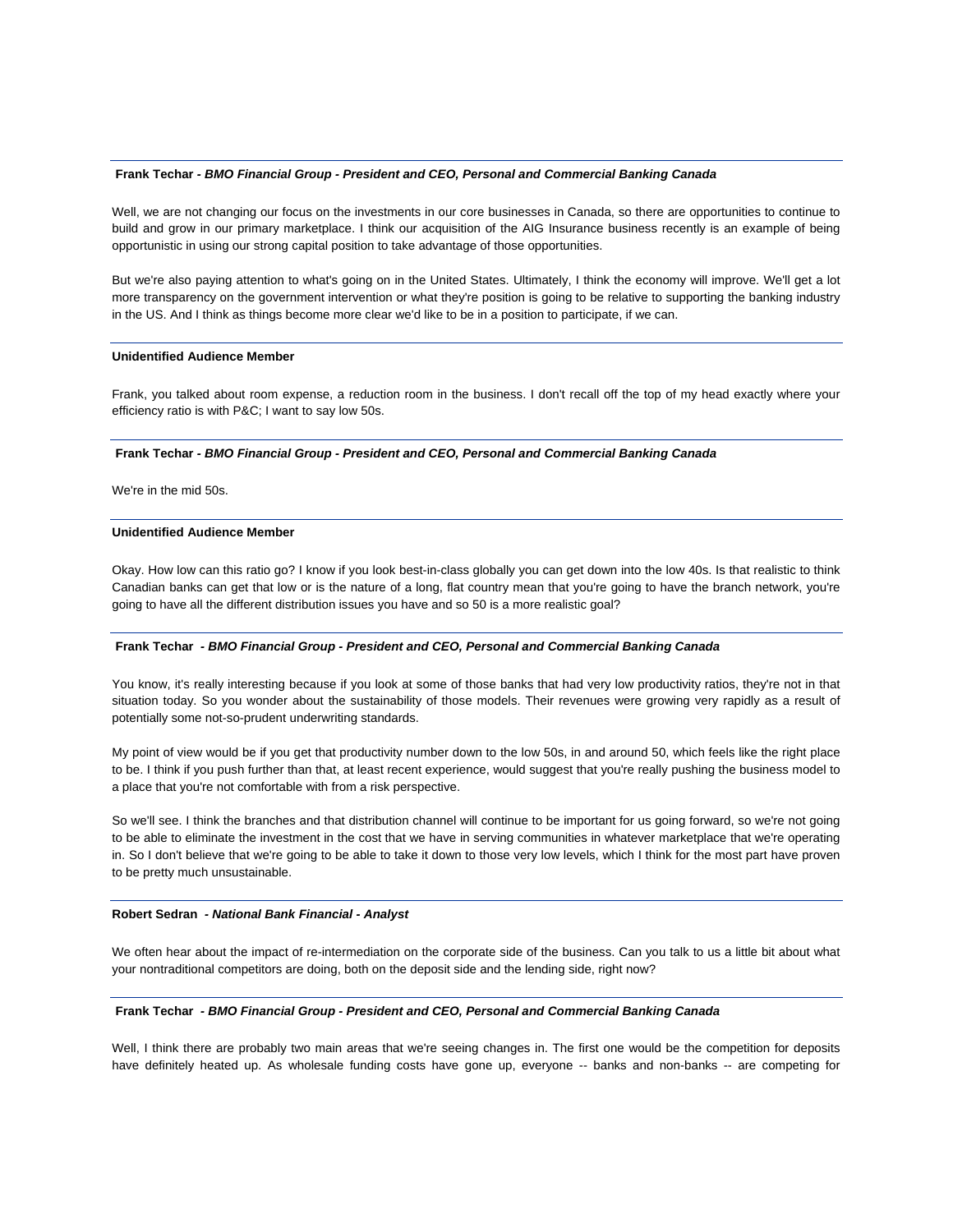deposits and the pricing at this moment in time is probably higher than the interest rate environment would normally allow. So there is pressure on pricing on the deposit-gathering pieces of our business.

I think the other thing that's affected us is in the auto business, in our retail auto business, we've really seen the captive step away from a lending and leasing business. We've seen others step away and it's really given us a great opportunity to look at all of the opportunities for business and take the ones that we like.

It's allowed us to increase our yield on some of those products because people have stepped away and it's also allowed us to really take the credits that we are the most comfortable with from a risk perspective. So I view that one as a positive, in particular relative to the auto sector.

But on the deposit side it's been a negative because the competition has been fierce and I would expect it's going to continue to be fierce for some time.

#### **Robert Sedran** *- National Bank Financial - Analyst*

Do you want to touch quickly on what, if any, impact the more recent troubles the car companies have gotten themselves into, how the portfolio is holding up, and what risks are arising or if this is not really an issue for Bank of Montreal?

## **Frank Techar** *- BMO Financial Group - President and CEO, Personal and Commercial Banking Canada*

Yes, we have about \$5 billion in retail auto loans in Canada. The portfolio is performing extremely well. We've got very, very low expectations for having a problem in that portfolio. It's fully secured, as you can imagine. We're very comfortable with the underwriting standards. We continue to make loans, as I just described, and we are not concerned about significant losses coming in that portfolio.

Overall, commercial and corporate exposure for our auto business is a little less than \$4 billion. The majority of that is to dealers in Canada. The majority of that business is secured and we're very comfortable with the risk profile.

So we are watching what is happening with the auto business. Quite frankly, I think what we're thinking about is if the auto companies pull out of Canada, the effect on the consumers; loss of jobs, unemployment, those types of things , are probably bigger risks for us rather than the direct exposures that we have to the industry or to the distribution channels that we operate in.

# **Robert Sedran** *- National Bank Financial - Analyst*

Okay, last question and I'm going to put you on the spot a little bit. Given your background, I'd be remiss if I didn't ask about the US business. I think most people in the room would acknowledge that much of what we're seeing in Canada is probably a cyclical downturn. With the concern in US banking being that it's more, concerns at least that it's a structural downturn and the profitability is permanently being reduced in some of these businesses.

Not necessarily Harris, although feel free to comment on it, but the US industry in general, is it going to be anywhere near what it was going into this downturn, coming out of this downturn?

## **Frank Techar** *- BMO Financial Group - President and CEO, Personal and Commercial Banking Canada*

I don't know if I'm smart enough to get that far out into the future. I do think one of the levers in the business that people are not focusing enough on is the pricing power. What happens to the industry from a consolidation perspective, how many players exit when we get through this, and what the dynamic of the competitive environment is going to be is clearly going to be different.

But I do believe that pricing and the ability to extract more value and price for risk more appropriately is going to be there once the economy starts to turn around. I think it will take a long time before we push yields and spreads down to the levels that we've seen.